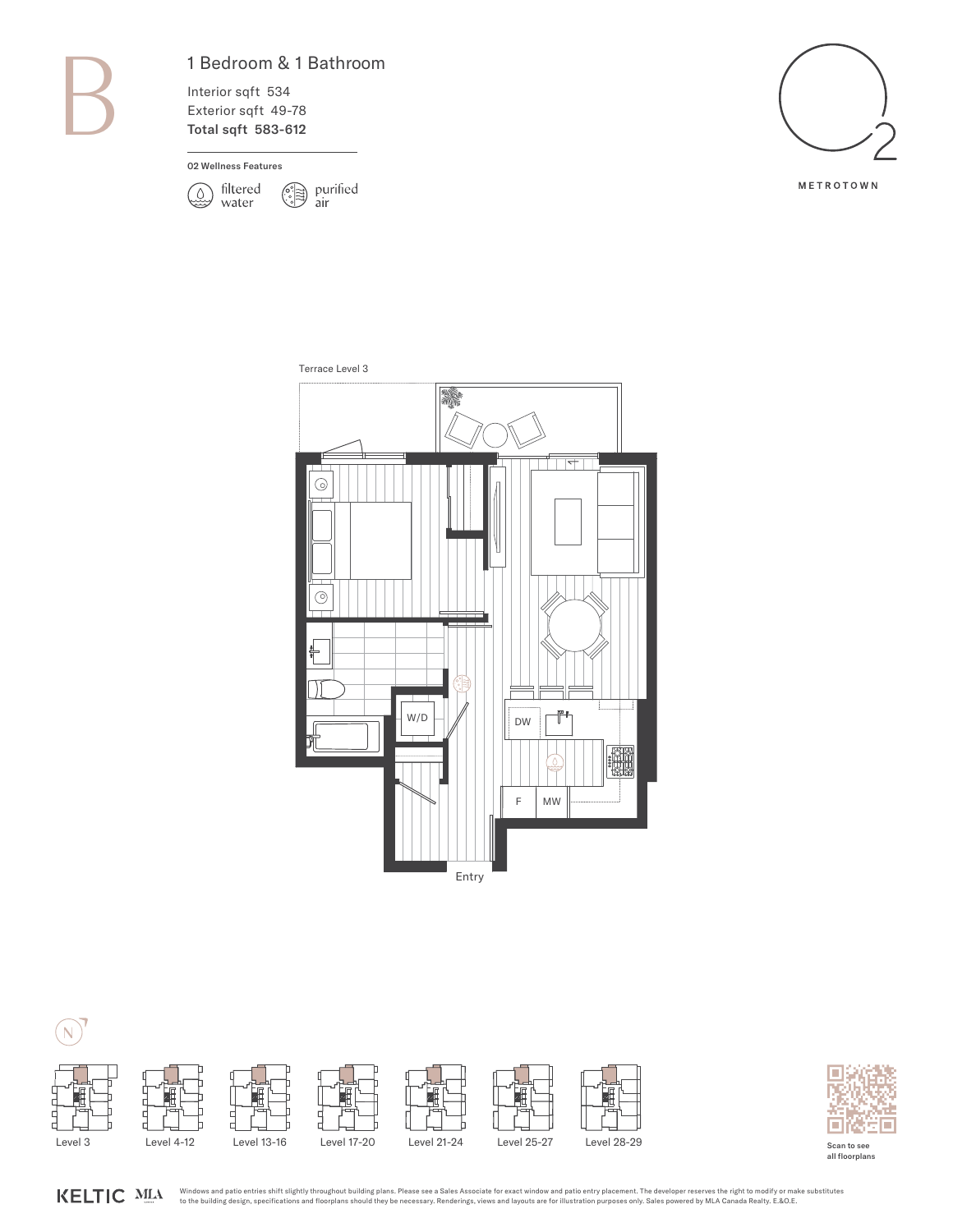

Interior sqft 522 Exterior sqft 49-120 Total sqft 571-642

### 02 Wellness Features











KELTIC MLA Windows and patio entries shift slightly throughout building plans. Please see a Sales Associate for exact window and patio entry placement. The developer reserves the right to modify or make substitutes<br>to the building de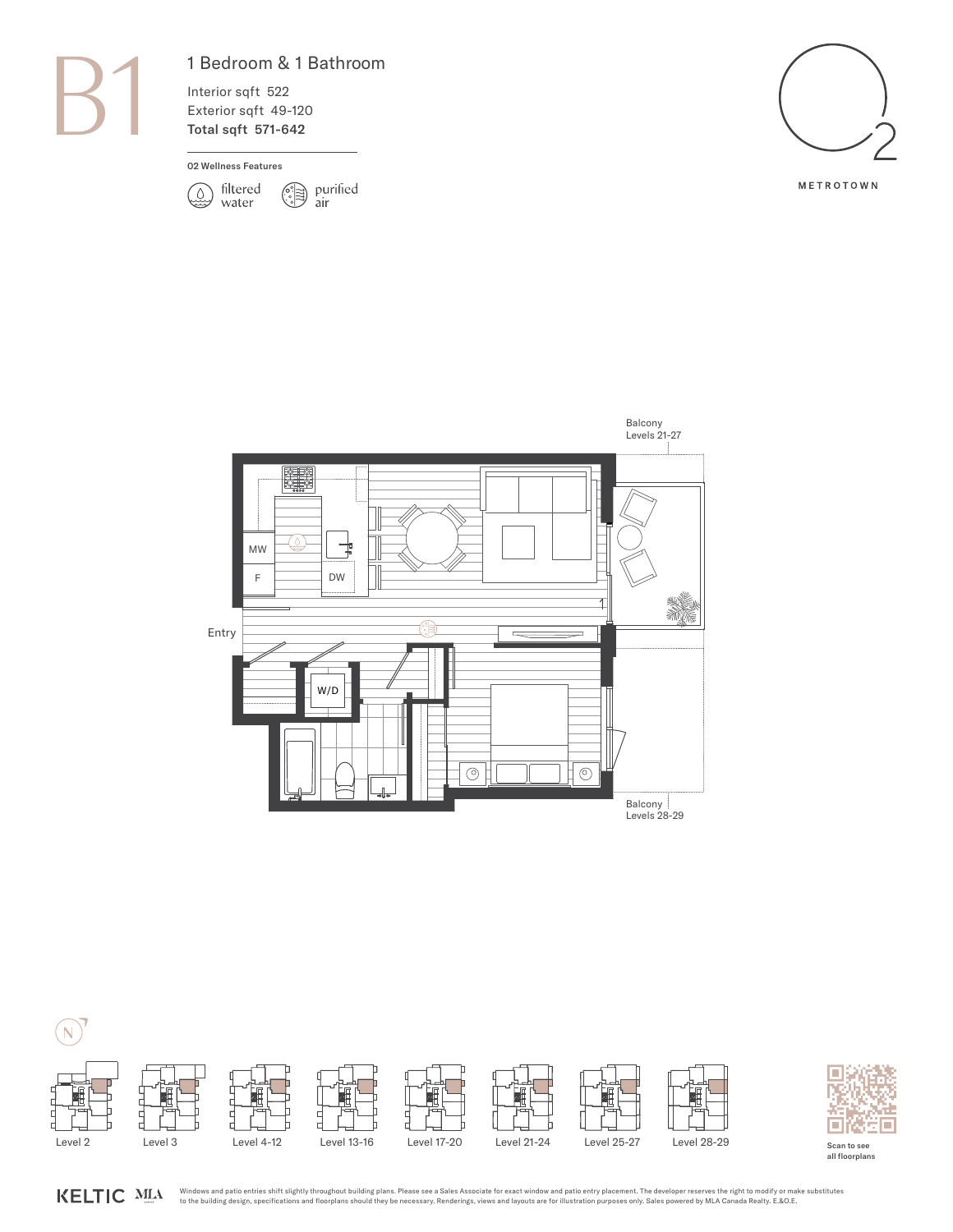

Interior sqft 543 Exterior sqft 49 Total sqft 592

#### 02 Wellness Features











Windows and patio entries shift slightly throughout building plans. Please see a Sales Associate for exact window and patio entry placement. The developer reserves the right to modify or make substitutes<br>to the building de